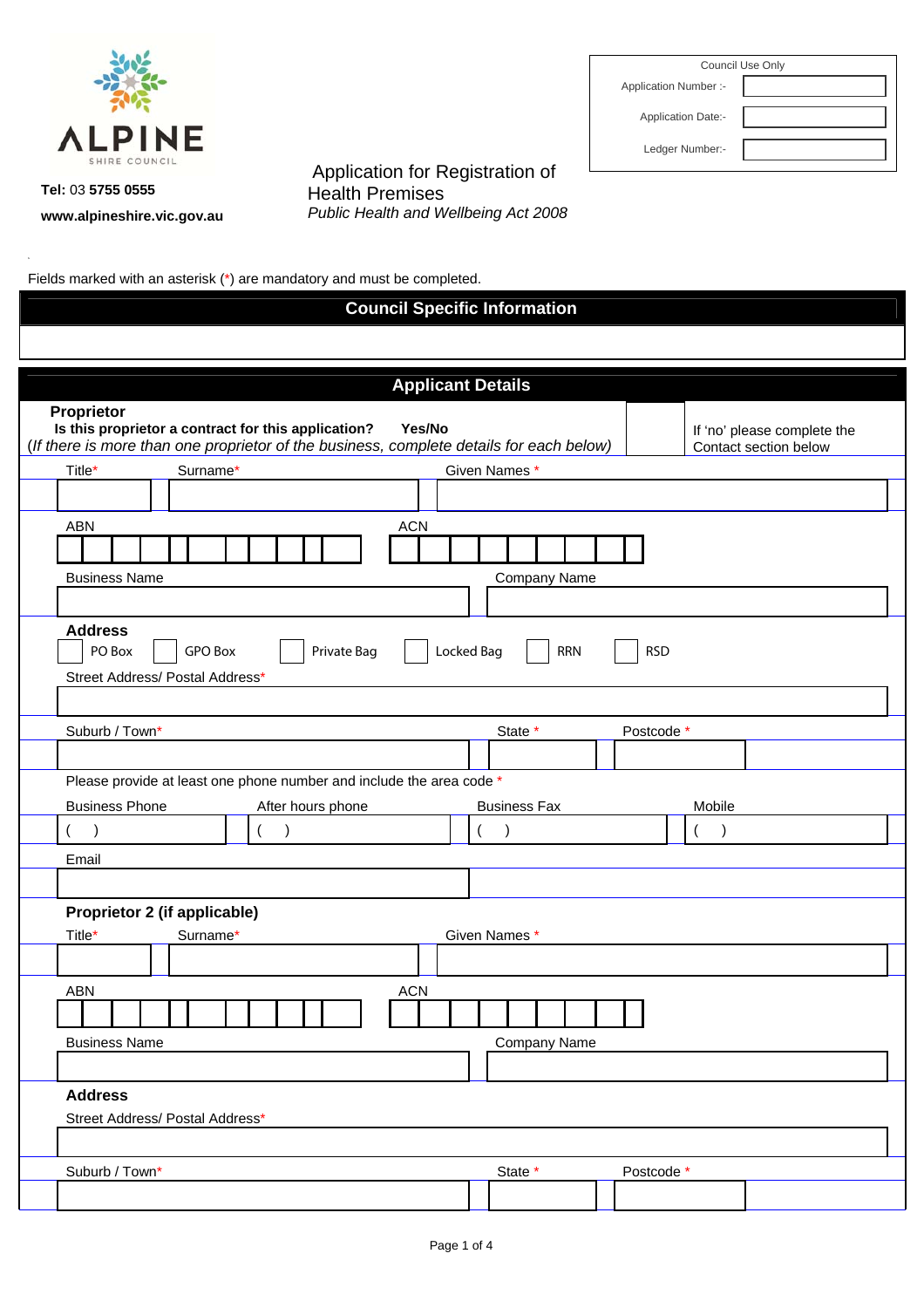| <b>Business Phone</b>               | After hours phone                                                    | <b>Business Fax</b>    | Mobile                |
|-------------------------------------|----------------------------------------------------------------------|------------------------|-----------------------|
| $\lambda$                           | $\left($<br>$\lambda$                                                | $\lambda$              | $($ $)$               |
| Email                               |                                                                      |                        |                       |
|                                     |                                                                      |                        |                       |
| Proprietor 3 (if applicable)        |                                                                      |                        |                       |
| Title*<br>Surname*                  |                                                                      | Given Names *          |                       |
|                                     |                                                                      |                        |                       |
|                                     |                                                                      |                        |                       |
| ABN                                 | <b>ACN</b>                                                           |                        |                       |
|                                     |                                                                      |                        |                       |
| <b>Business Name</b>                |                                                                      | <b>Company Name</b>    |                       |
|                                     |                                                                      |                        |                       |
| <b>Address</b>                      |                                                                      |                        |                       |
| Street Address/ Postal Address*     |                                                                      |                        |                       |
|                                     |                                                                      |                        |                       |
| Suburb / Town*                      |                                                                      | State *                | Postcode *            |
|                                     |                                                                      |                        |                       |
|                                     | Please provide at least one phone number and include the area code * |                        |                       |
| <b>Business Phone</b>               | After hours phone                                                    | <b>Business Fax</b>    | Mobile                |
|                                     | $\left($                                                             |                        | $\left($<br>$\lambda$ |
| Email                               |                                                                      |                        |                       |
|                                     |                                                                      |                        |                       |
|                                     |                                                                      |                        |                       |
|                                     |                                                                      |                        |                       |
|                                     |                                                                      | <b>Contact details</b> |                       |
| <b>Contact for this application</b> |                                                                      |                        |                       |
| Title* Surname*                     |                                                                      | Given Name(s) *        |                       |
|                                     |                                                                      |                        |                       |
|                                     | $ACN$                                                                |                        |                       |
|                                     |                                                                      |                        |                       |
| ABN                                 |                                                                      |                        |                       |

|                   | State               |        |          |
|-------------------|---------------------|--------|----------|
|                   |                     |        |          |
| After hours phone | <b>Business Fax</b> | Mobile |          |
|                   |                     |        |          |
|                   |                     |        |          |
|                   |                     |        |          |
|                   |                     |        | Postcode |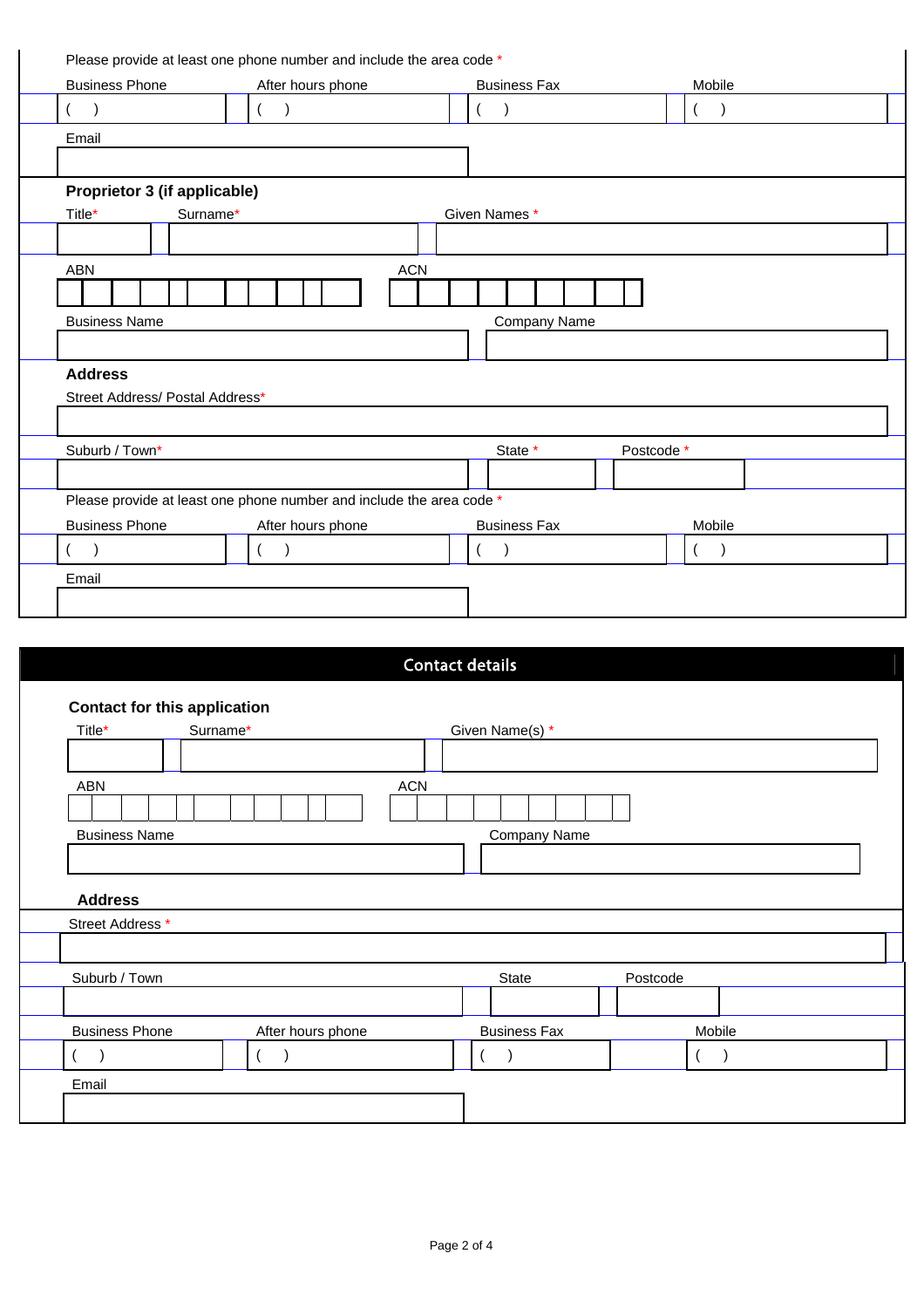|                                                                                                                                                                                                     | <b>Health Premises Details*</b> |                              |  |
|-----------------------------------------------------------------------------------------------------------------------------------------------------------------------------------------------------|---------------------------------|------------------------------|--|
| Please choose the business activity that your business conducts* (Please select all those that apply):                                                                                              |                                 |                              |  |
| Beauty therapy                                                                                                                                                                                      | Hairdressing                    | Colonic irrigation           |  |
| Skin penetration                                                                                                                                                                                    | Tattooing                       | Other (please specify below) |  |
|                                                                                                                                                                                                     |                                 |                              |  |
|                                                                                                                                                                                                     |                                 |                              |  |
|                                                                                                                                                                                                     |                                 |                              |  |
| Is the business a Mobile Health Premises? *                                                                                                                                                         |                                 |                              |  |
| Note: Mobile personal care and body art businesses that conduct skin penetration are not permitted.                                                                                                 |                                 |                              |  |
| If you are a mobile hairdresser or a mobile beauty therapist, please register your primary place of business                                                                                        |                                 |                              |  |
|                                                                                                                                                                                                     |                                 |                              |  |
| Description how the premises will be / is used for * e.g. body piercing and facials                                                                                                                 |                                 |                              |  |
|                                                                                                                                                                                                     |                                 |                              |  |
|                                                                                                                                                                                                     |                                 |                              |  |
|                                                                                                                                                                                                     |                                 |                              |  |
|                                                                                                                                                                                                     | <b>Premises details</b>         |                              |  |
| <b>Address</b>                                                                                                                                                                                      |                                 |                              |  |
| Street Address / Postal Address *                                                                                                                                                                   |                                 |                              |  |
| Suburb / Town *                                                                                                                                                                                     | State <sup>*</sup>              | Postcode <sup>*</sup>        |  |
|                                                                                                                                                                                                     |                                 |                              |  |
|                                                                                                                                                                                                     |                                 |                              |  |
| Primary Language Spoken at Premises (to assist with communication in the future)                                                                                                                    |                                 |                              |  |
|                                                                                                                                                                                                     |                                 |                              |  |
|                                                                                                                                                                                                     |                                 |                              |  |
|                                                                                                                                                                                                     |                                 |                              |  |
|                                                                                                                                                                                                     | <b>Privacy Statement</b>        |                              |  |
| The information gathered in the form is used by Council to process the application. To view Council's privacy policy, please either visit<br>Council's offices or go to www.alpineshire.vic.gov.au. |                                 |                              |  |
|                                                                                                                                                                                                     | Lodgement                       |                              |  |
| If you intend to post or fax this form please use the details provided below:                                                                                                                       |                                 |                              |  |
| Alpine Shire Council                                                                                                                                                                                |                                 | Telephone: 03 5755 0555      |  |
| PO Box 139<br>Bright, VIC 3740                                                                                                                                                                      |                                 | Fax: 03 5755 1811            |  |